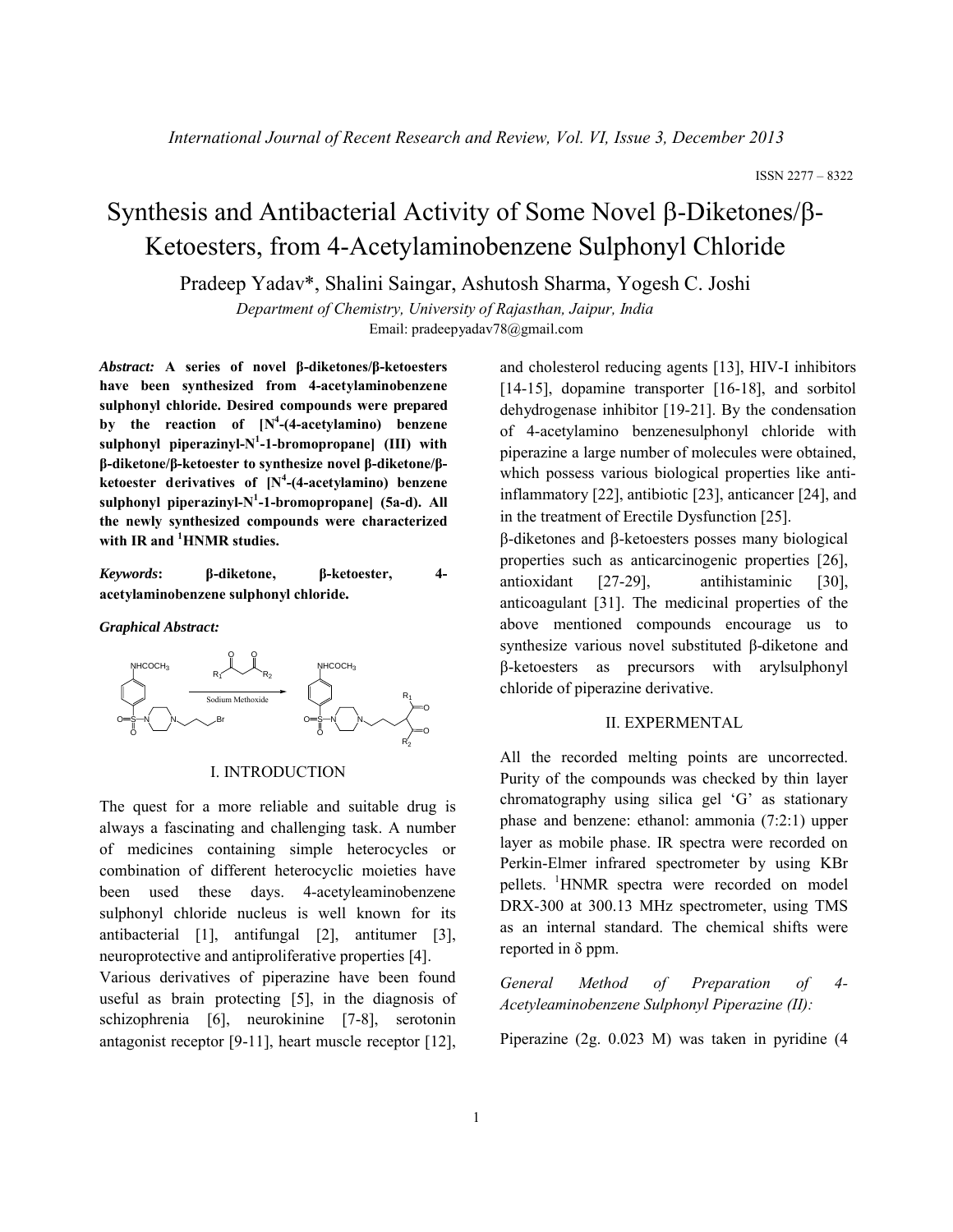ml) and acetic anhydride (20 ml) was added. To this 4-acetyleamino benzene sulphonyl chloride (2.5 g. 0.001M) was added and the mixture was kept on a water bath for two hours. After the completion of the reaction, the reaction mixture was poured into ice cold water, the solid obtained was filtered and recrystallized from ethanol-water mixture to obtain pure compound.

*General Method of Synthesis of [N<sup>4</sup>-(4-Acetylamino) Benzene Sulphonyl Piperazinyl-N<sup>1</sup> -1-Bromopropane] (III):*

4**-**acetylamino benzene sulphonyl piperazine (II) (2g, 0.007 M) and absolute alcohol (10 ml) was taken in a round-bottomed flask. 1,3-dibromopropane (2ml, 0.02 M) was added, the reaction mixture was refluxed for three hours, kept overnight in refrigerator. A solid was separated out. The reaction mixture was filtered; the crude solid so obtained was recrystallized from ethanol: ethyl acetate mixture (2:8) afforded as light green crystals.

*General Method of Preparation of β-Diketone/β-Ketoester Derivatives of [N4 -(4-Acetylamino) Benzene Sulphonyl Piperazinyl-N1 -1-Bromopropane] (5 a-d):*

A mixture of β-diketone/β-ketoester (0.02 M) and sodium methoxide (1.0 g, 0.02 M) in dry toluene (10 ml) was stirred at 50°C for 2 h. The compound (III) (1 g., 0.0025 M) was added in small portion. The mixture was refluxed for 20 h at 100°C. Volatiles were removed under reduced pressure and the residue was partitioned between chloroform/water. The organic layer was separated, washed with water, dried over MgSO4, concentrated under reduced pressure, purified by column chromatography and recrystallized from absolute alcohol. Purity of compound was checked through TLC using benzene: ethanol: ammonia (7:2:1) upper layer as mobile phase.

## III. RESULT AND DISCUSSION

A series of  $\beta$ -diketone/ $\beta$ -ketoester derivatives of [N<sup>4</sup>- $(4$ -acetylamino) benzene sulphonyl piperazinyl-N<sup>1</sup>-1bromopropane] (5 a-d) derivatives were synthesized in moderate yields using the synthetic route outlined in Scheme I. Structures of the synthesized compounds were established on the basis of IR and <sup>1</sup>HNMR and elemental analysis as shown in Table-I, II and III.  $[N^4-(4\text{-acetylamin})$  benzene sulphonyl piperazinyl-N<sup>1</sup>-1-bromopropane] was treated with various β-diketone/β-ketoester (4 a-d), in presence of mild base (NaHCO<sub>3</sub>) in dry toluene to give of  $\beta$ diketone/β-ketoester derivatives of  $[N^4-(4$  $acety$ lamino) benzene sulphonyl piperazinyl-N<sup>1</sup>-1bromopropane] (5a-d).

### *Antibacterial Activity*

The in vitro antibacterial activities of the compound in this study were determined by conventional agar dilution method. The in vitro antibacterial activity of quinolone against several gram-positive bacteria (Staphylococcusaureus ATCC 6538, and Staphylococcus epidermidis ATCC 12228) and gram-negative bacteria (Escherichia coli ATTC 8739 and Klebsiella pneumonia ATTC 10031) are summarized in Table IV. The data of ciprofloxacin was included for comparison.



Scheme-I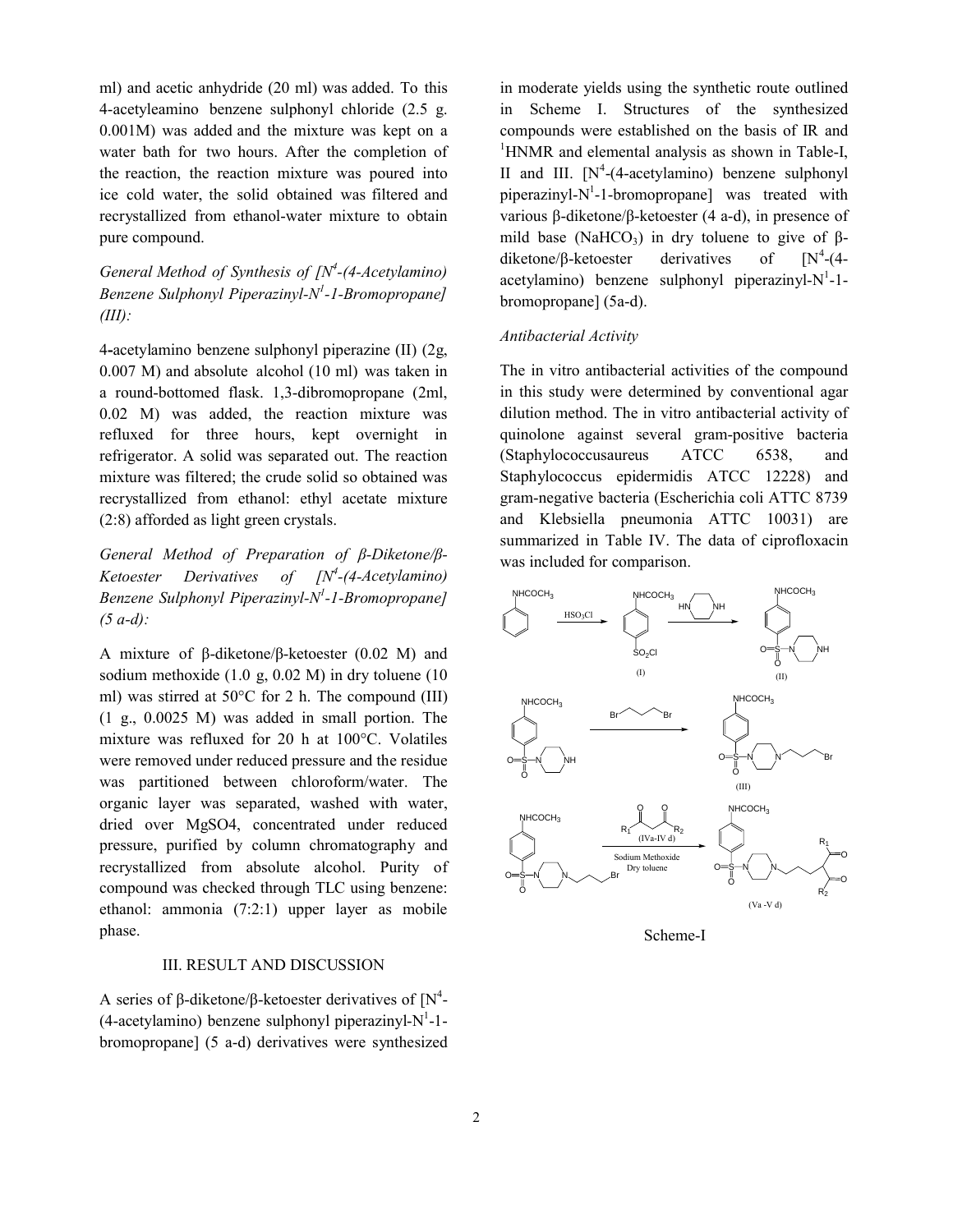Table I Substitution Pattern and Physical Properties for Novel β-Diketone/β-Ketoester, (5a-d)

| Comp | $R_1$            | $R_2$            | M.P. | Yield |
|------|------------------|------------------|------|-------|
| no.  |                  |                  |      |       |
| 5a   | CH <sub>3</sub>  | CH <sub>3</sub>  | 175  | 55    |
| 5b   | CH <sub>3</sub>  | C6H <sub>5</sub> | 180  | 65    |
| 5c   | C6H <sub>5</sub> | C6H <sub>5</sub> | 185  | 70    |
| 5d   | CH <sub>3</sub>  | OC2H5            | 170  | 50    |

| Table II                                     |
|----------------------------------------------|
| Molecular Formula and Elemental analysis for |
| Novel β-Diketone/β-Ketoester, $(5a-d)$       |

| Com             | Molecular                                                     | Elemental analysis   |                  |                           |
|-----------------|---------------------------------------------------------------|----------------------|------------------|---------------------------|
| p<br>no.        | Formula                                                       | Calculated (Found) % |                  |                           |
|                 |                                                               | $\mathcal{C}$        | H                | N                         |
| 5a              | C20H29N3O5S                                                   | 56.737<br>(56.532)   | 6.856<br>(6.432) | 9.92<br>9<br>(9.7)<br>25) |
| 5b              | C <sub>25</sub> H <sub>3</sub> 1N <sub>3</sub> O <sub>5</sub> | 61.983<br>(61.632)   | 6.198<br>(6.024) | 8.67<br>7<br>(8.4)<br>32) |
| 5c              | C30H33N3O5S                                                   | 65.813<br>(65.432)   | 6.032<br>(6.011) | 7.67<br>8<br>(7.5)<br>32) |
| $\overline{5d}$ | C21H31N3O6S                                                   | 55.629<br>(55.417)   | 6.843<br>(6.425) | 9.27<br>1<br>(9.0)<br>19) |

Table III Spectral Details of Synthesized Novel β-Diketone/β-Ketoester, (5a-d)

| Com | IR Spectra (KBr)                                                                                           | <sup>1</sup> HNMR Spectra                                                                                                                                                                                                                                                                                                                                                                             |
|-----|------------------------------------------------------------------------------------------------------------|-------------------------------------------------------------------------------------------------------------------------------------------------------------------------------------------------------------------------------------------------------------------------------------------------------------------------------------------------------------------------------------------------------|
| p.  | $\text{cm}^{-1}$                                                                                           | $(CDCl3/DMSO-d6)$                                                                                                                                                                                                                                                                                                                                                                                     |
| No. |                                                                                                            | $(\delta$ ppm)                                                                                                                                                                                                                                                                                                                                                                                        |
| 5a  | 3310 (N-H), 3020<br>$(Ar-H), 2850(C-H),$<br>1700 (C=O), 1320 (-<br>$SO_2$ ), 1150 (- $SO_2$ )              | $1.10$ (2H, q, CH <sub>2</sub> -<br>$CH_2$ -CH <sub>2</sub> ), 1.40 (2H,<br>t, $CH_2\text{-}CH_2\text{-}CH_2$ ),<br>$1.90 \t\t (6H,$<br>S,<br>COCH <sub>3</sub> ), 2.10 (3H, s<br>$\underline{CH}_3CO$ , 2.30 (2H, t,<br>$CH2$ -CH <sub>2</sub> -CH <sub>2</sub> ),<br>2.80-2.36 (8H, m, -<br>CH <sub>2</sub> Piperazin), 7.12<br>$(1H, s, -CH=), 7.60-$<br>7.80 (4H, dd, Ar-H),<br>10.38 (1H, s, NH) |
| 5b  | 3320 (N-H), 3050<br>$(Ar-H), 2940(C-H),$<br>1735 (C=O), 1325 (-<br>$SO_2$ ), 1175 (- $SO_2$ )              | 1.12 (2H, q, $CH_2$ -<br>$CH_2$ -CH <sub>2</sub> ), 1.39 (2H,<br>t, $CH_2\text{-}CH_2\text{-}CH_2$ ),<br>1.91<br>(6H,<br>S,<br>COCH <sub>3</sub> ), 2.11 (3H, s<br>$CH3CO$ ), 2.32 (2H, t,<br>$CH2$ -CH <sub>2</sub> -CH <sub>2</sub> ),<br>2.79-2.36 (8H, m, -<br>CH <sub>2</sub> Piperazin), 7.18<br>$(1H, s, -CH=), 7.40-$<br>7.79 (9H, m, Ar-H),<br>10.34 (1H, s, NH)                             |
| 5c  | 3330 (N-H), 3040<br>$(Ar-H)$ 2900(C-H),<br>1750 (C=O), 1351 (-<br>$SO_2$ ), 1176 (-SO <sub>2</sub> )       | 1.09 (2H, q, $CH_2$ -<br>$\underline{CH}_2$ -CH <sub>2</sub> ), 1.38 (2H,<br>t, $CH_2\text{-}CH_2\text{-}CH_2$ ),<br>2.12<br>(3H,<br>S,<br>$COCH3$ ), 2.30 (2H, t,<br>$\underline{CH}_2$ -CH <sub>2</sub> -CH <sub>2</sub> ),<br>2.81-2.40 (8H, m, -<br>CH <sub>2</sub> Piperazin), 7.15<br>$(H, s, -CH=), 7.31$ -<br>7.80 (14H, m, Ar-H),<br>10.35 (1H, s, NH)                                       |
| 5d  | 3350<br>$(N-H),$<br>3010<br>2860(C-H),<br>$(Ar-H),$<br>1760 (C=O), 1350 (-<br>$SO2$ ),<br>1130 $(-SO_2)$ , | 1.10 (2H, q, $CH2$ -<br>$\underline{CH}_2$ -CH <sub>2</sub> ), 1.41 (2H,<br>t, $CH_2$ - $CH_2$ - $CH_2$ ),<br>1.63 (3H, t, -OCH <sub>2</sub> -                                                                                                                                                                                                                                                        |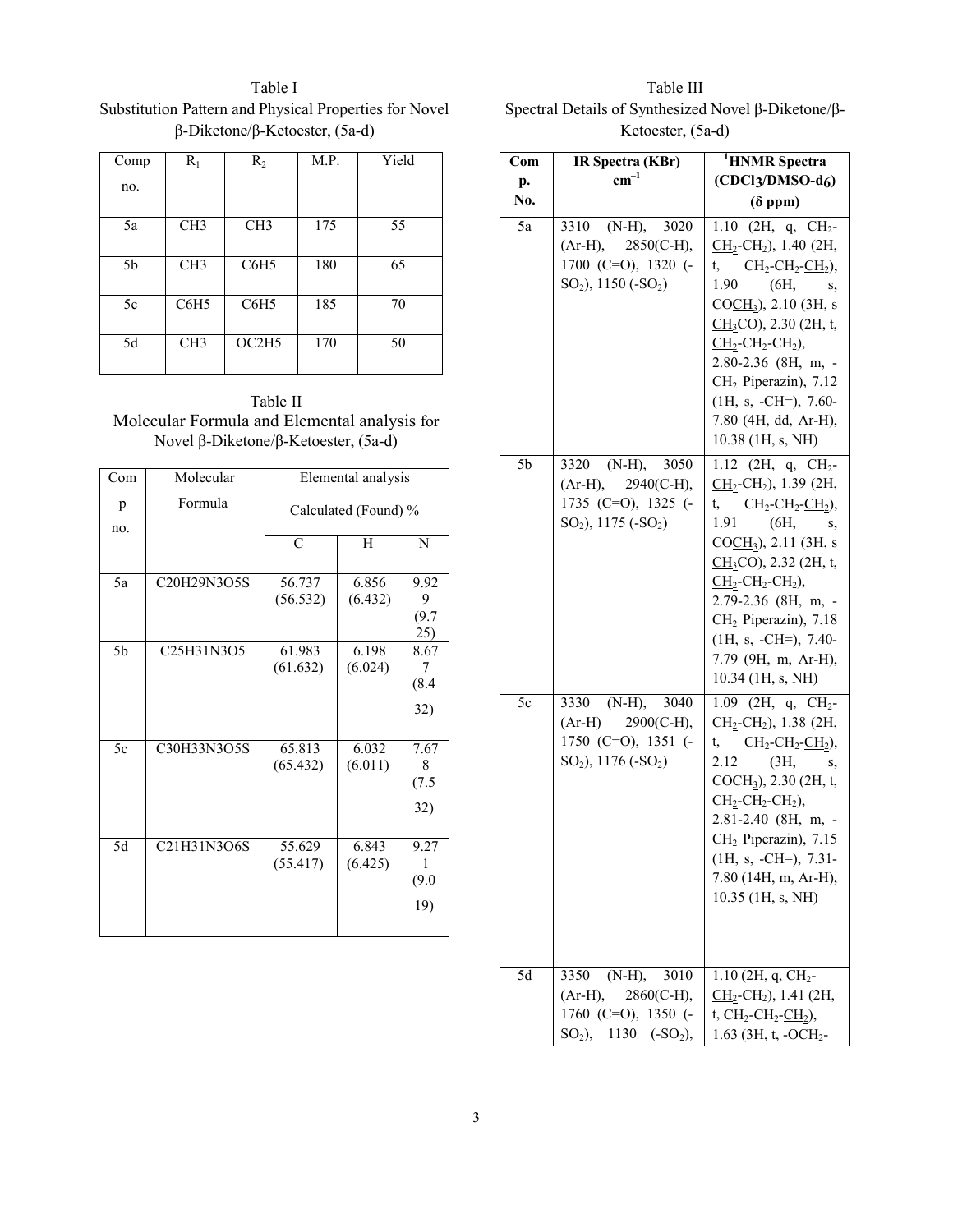| Com | IR Spectra (KBr)    | <sup>'</sup> HNMR Spectra                         |  |
|-----|---------------------|---------------------------------------------------|--|
| p.  | $\rm cm^{-1}$       | $(CDCl3/DMSO-d6)$                                 |  |
| No. |                     | $(\delta$ ppm)                                    |  |
|     | 1100 (C-O- C), 1245 | $CH3$ ), 2.15 (3H, s,                             |  |
|     | $(C-O-C)$           | $COCH3$ ), 1.92 (3H, s                            |  |
|     |                     | $CH_3CO$ , 2.29 (2H, t,                           |  |
|     |                     | $CH_2$ -CH <sub>2</sub> -CH <sub>2</sub> ), 2.85- |  |
|     |                     | $2.41$ (8H, m, $-CH2$ )                           |  |
|     |                     | Piperazin), $4.28$ ( $2H$ ,                       |  |
|     |                     | q, OCH <sub>2</sub> -CH <sub>3</sub> ), 7.22      |  |
|     |                     | $(1H, s, -CH=), 7.40-$                            |  |
|     |                     | 7.98 (4H, dd, Ar-H),                              |  |
|     |                     | $10.41$ (1H, s, NH)                               |  |

Table IV The in Vitro Antibacterial Activities of Novel β-Diketone/β-Ketoester, (5 a- d)

| Com<br>pNo.       | Zone of inhibition (mm) |             |         |         |
|-------------------|-------------------------|-------------|---------|---------|
|                   | Staphylo                | Staphyloco  | Escheri | Klebsie |
|                   | coccus                  | ccus        | chia    | 11a     |
|                   | aureus                  | epidermidis | coli    | pneum   |
|                   |                         |             |         | onia    |
| 5 a               | 15                      | 12          | 18      | 12      |
| 5 b               | 17                      | 13          | 17      | 11      |
| 5c                | 16                      | 14          | 18      | 12      |
| 5 d               | 14                      | 13          | 13      | 13      |
| <sup>a</sup> Cipr | 25                      | 23          | 21      | 17      |
| $\Omega$          |                         |             |         |         |

<sup>a</sup>The zone of inhibition values by the conventional agar dilution, a Ciprofloxacin used as reference drug.

## IV. REFERENCES

- [1] J. M. Panchal and K. R. Desai; Asain J. of Chem. 12 (2002) 609.
- [2] P. Gop Kumar, B. Shivakumar, E. Jayachandran, A. N. Nagappa, L. V. G. Nargund and B. M. Gurupadaiah, Indian J. of heterocyclic Chemistry, 11 (2001) 39.
- [3] Z. Huamg, Z. Lin, and J. Huang; European J. of medicinal chemistry 36 (2001) 863.
- [4] P. R. Kagthara, N. S. Shah, R. K. Doshi and H. H. Parekh; Indian J. of Chem. Sect. B. Chem. Incl. Med. Chem. 38B (1999) 572.
- [5] N. Oshida, Y. Mimaki, H. Sathoh, S. Yokoyama,

K. Nishimura, T. Hamada, E. Sakuri, T. Sugai, Tonoiket and K. Itoh; Chem. Abstr. 129 (1998) 4582w.

- [6] A. Pollark, D. R. Dunn and J. B. Thron; Chem. Abstr. 128 (1998) 75423k.
- [7] H. J. Shaue, N. Shih, D. J. Blythin, X. Chem, W. C. Tom, J. J. Piwinski and K. D. Mc Carmic; Chem Abstr. 129 (1998) 18934h.
- [8] K. D. Mc Carmic; Chem Abstr. 129 (1998) 95513p.
- [9] M. G. Purohit, G. R. Badigar and N. J. Kalaskar; Indian J. of Chem., 34B, (1995) 796.
- [10] R. C. Bernotas, J. S. Surouse and H. C. Cheng; Chem. Abstr., 122 (1995) 56053z.
- [11] S. S. Parmanik and A. Mukherjee; J. of Indian Chem. Soc., 74 (1997) 734.
- [12] S. D. Samant, K. D. Deodhar and R. A. Kulkarni; Indian J. of Chem. 20B (1981) 215.
- [13] H. Fufumi, H. Shimozu and T. Koga; Chem. Abstr., 124, (1996) 261080p.
- [14] J. R. Tagat, R. W. Steensma, S. W. Mc Combie, D. V. Nazareno, S. Lin, B. R. Neustadt, K. Cox, S. Xu, K. L. Wojci., M. G. Murray, N. Vantuno, B. M. Baroudy and J. M. Strizki; J. Mad Chem., 44 (2001) 3343.
- [15] J. R. Tagat., S. W. Mc Combie, R. W. Steensma S. Lin D. V. Nazareno, B. Baroudy, N. Vantuno S. Xu and J. Liu; Bioorg. and Med. Chem. Lett., 11 (2000) 2143.
- [16] J. Cao, S. M. Husbands, T. Kopajtic, J. L. Katz and A. H. Newman Bioorg and Med. Chem. Lett., 11 (2001) 3169.
- [17] S. M. Husbands, S. Izenwasser, R. J. Loeloff, J. L. Katz, W. D. Bowen, B. J. Vilner and A. H. Newman; J. Med Chem. 40 (1997) 4340.
- [18] Hsin Ling-Wei, C. M. Derrch, M. H. Bauman, D. Stafford, J. R. Glowa R. B. Rathman, A. E. Jacobsan and K. C. Rice. J. Med. Chem. 45 (2002) 1321.
- [19] B. L. Mylari, P. J. Oater, D. A. Bee be, N. S. Brackett, J. C. Coutcher, M. S. Dina and W. J. Zembrowski; J. Med. Chem. 44 (2001) 2695.
- [20] Chu-Moyer M. Y., W. E. Ballinger, D. A. Bee be, R. Berger, J. B. Coutcher, W. W. Day, J. Li., B. L. Mulari, P. J. Oater and R. M. Weekly; J. Med. Chem. 45 (2002) 511.
- [21] Chu-Moyer M. Y., W. E. Baiinger, D. A. Bee be, J. B. Coutcher, W. W. Day J. Li., P. J. Oater and R. M. Weekly, Bioorg. and Med. Chem. Lett., 12 (2002) 1477.